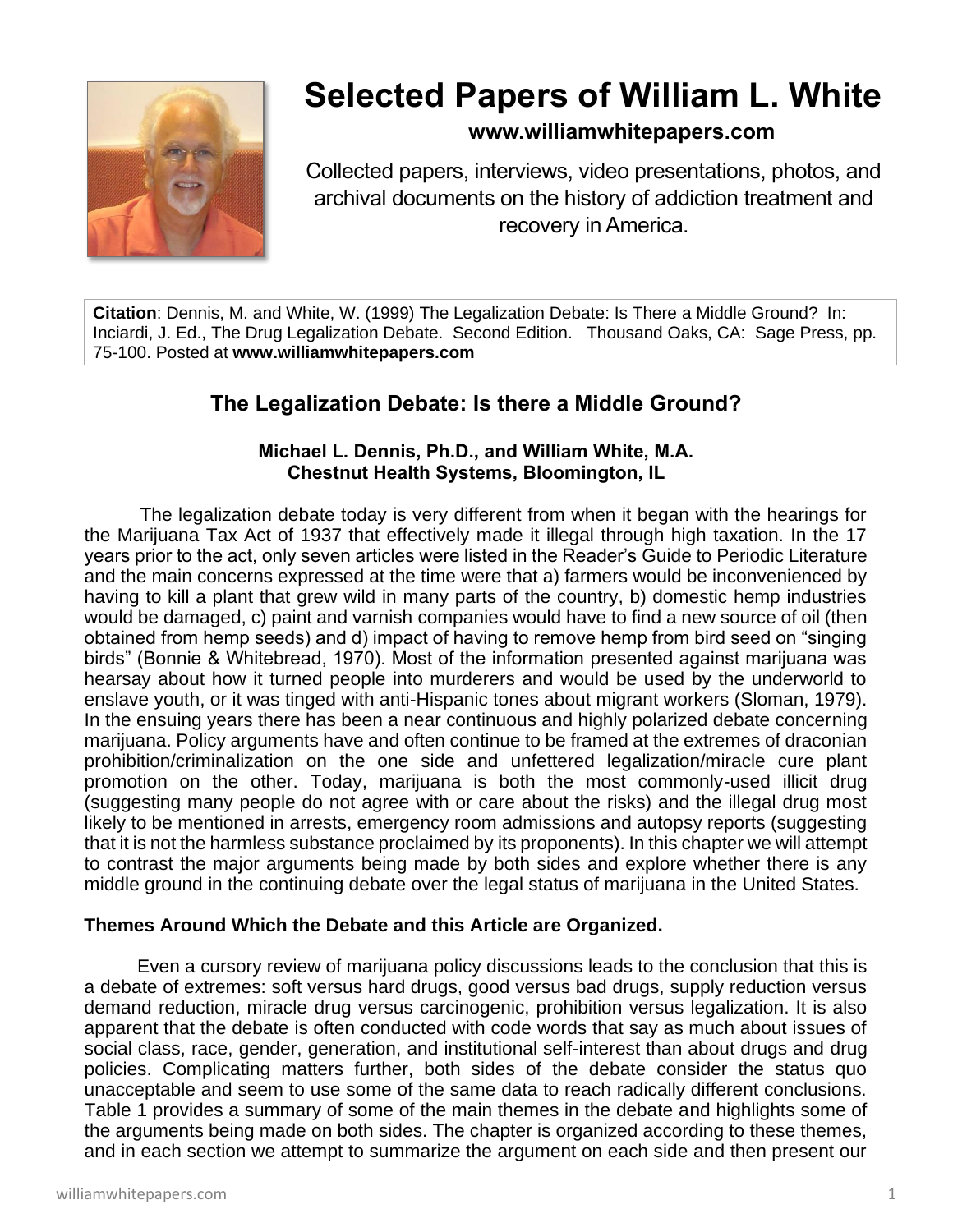understanding of the middle ground. Taking all of the information together, the final section summarizes the implications for policy makers and presents our recommendations.

**Table 1. Summary of Main Themes in the Marijuana Legalization Debate**

|                         | <b>Common Proponent Arguments</b>                                                                                                                                                                                                                                                                                                                                                                | <b>Common Opponent</b><br><b>Arguments</b>                                                                                                                                                                                                                                                                                                                                                                                                            |  |  |  |  |  |  |
|-------------------------|--------------------------------------------------------------------------------------------------------------------------------------------------------------------------------------------------------------------------------------------------------------------------------------------------------------------------------------------------------------------------------------------------|-------------------------------------------------------------------------------------------------------------------------------------------------------------------------------------------------------------------------------------------------------------------------------------------------------------------------------------------------------------------------------------------------------------------------------------------------------|--|--|--|--|--|--|
| Right to Use            | Individuals should have the<br>$\bullet$<br>right to decide whether to use<br>marijuana just like cigarettes<br>or alcohol.<br>There is a large minority that<br>$\bullet$<br>has and continues to use<br>marijuana and should be<br>allowed to do so as long as<br>they are not harming others.                                                                                                 | Most addictive substances<br>are not legal because they<br>hurt the individual and<br>society -- particularly<br>adolescents.                                                                                                                                                                                                                                                                                                                         |  |  |  |  |  |  |
| Alternative Uses        | Marijuana may have important<br>٠<br>medicinal value and/or help<br>relieve symptoms during<br>chemotherapy.<br>Hemp can be grown for<br>$\bullet$<br>commercial use with such a<br>low THC level as to have<br>minimal illicit value.<br>Hemp could be a<br>commercially viable<br>alternative to tobacco for<br>small farmers.                                                                 | Alternative and more effective<br>$\bullet$<br>drugs exist for the same<br>purpose.<br>There are alternative<br>$\bullet$<br>fibers for the same<br>purpose.<br>• The commercial market for<br>hemp is small.<br>Hemp might be diverted to<br>$\bullet$<br>the illegal product of<br>marijuana.                                                                                                                                                       |  |  |  |  |  |  |
| ence of Use<br>Conseque | There are no to minimal<br>consequences of marijuana<br>use.<br>Many of the consequences<br>that do exist are artifacts of<br>the current laws (e.g.,<br>possession).<br>Marijuana use is not<br>associated with property<br>crime or violence and is thus<br>more like alcohol and<br>tobacco than like cocaine or<br>heroin.<br>Dismiss claims of<br>consequences as<br>"myths" or propaganda. | Increasing marijuana use is<br>$\bullet$<br>associated with increasing<br>rates of dependence on<br>marijuana, tobacco, alcohol<br>and other drugs, particularly<br>among adolescents.<br>Increasing rates of marijuana<br>$\bullet$<br>use are associated with a<br>wide range of other legal,<br>social, emotional, and health<br>problems.<br>Marijuana is a known<br>$\bullet$<br>carcinogen and can<br>exacerbate or lead to lung<br>conditions. |  |  |  |  |  |  |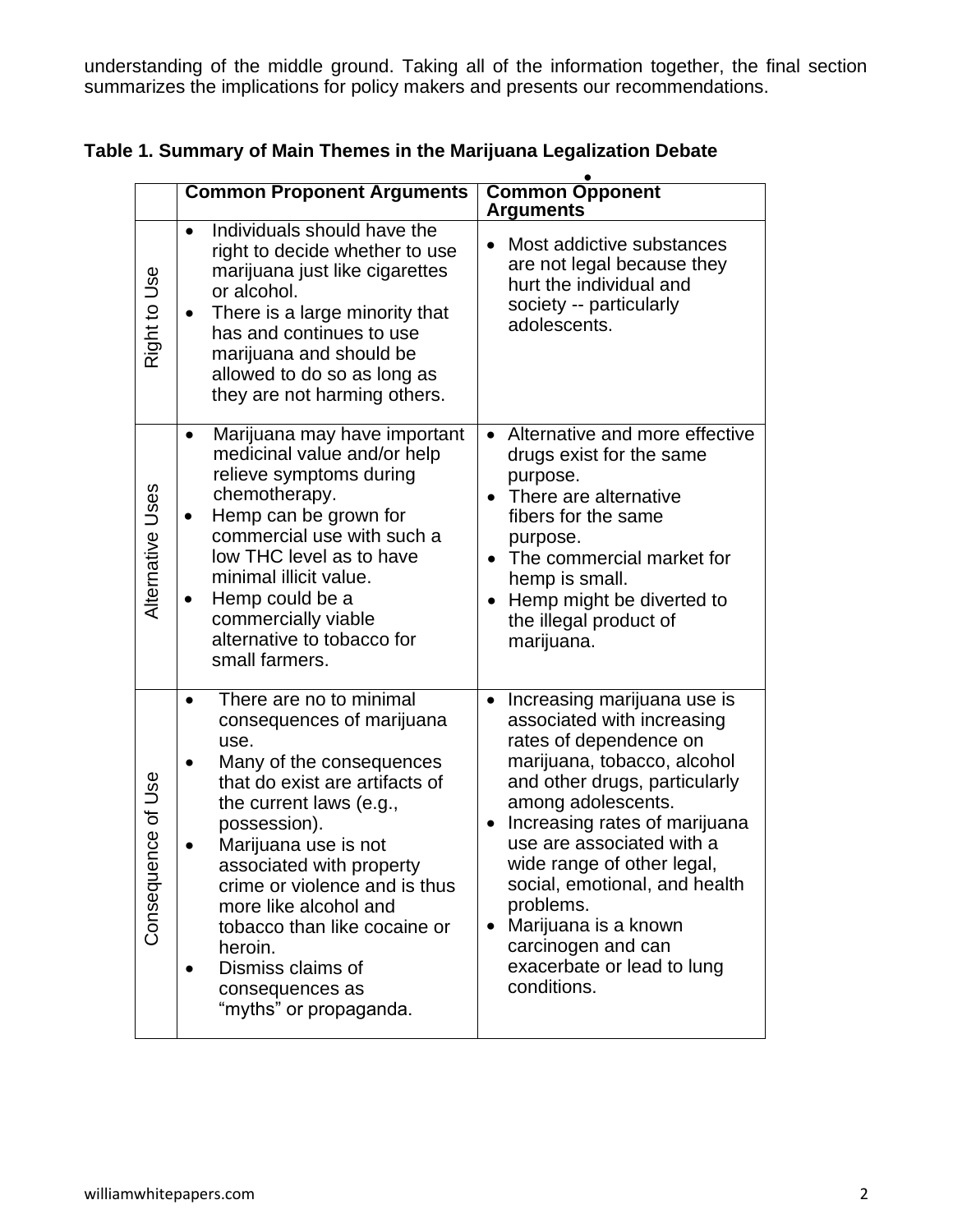| ৳<br>Effectiveness<br>Regulation | $\bullet$ | Current interdiction,<br>incarceration, prevention and<br>treatment policies do not work.<br>Prohibition did not work.           | Current policies are not<br>perfect, but do work.<br>• Prohibition was very effective.                                                                                                                                                                                                                                                       |
|----------------------------------|-----------|----------------------------------------------------------------------------------------------------------------------------------|----------------------------------------------------------------------------------------------------------------------------------------------------------------------------------------------------------------------------------------------------------------------------------------------------------------------------------------------|
| Cost to Society                  |           | Legalization would save<br>enforcement, court and prison<br>costs.<br>Legalization could be used to<br>generate another sin tax. | Real costs to society would<br>$\bullet$<br>be in terms of increased rates<br>of dependence and their<br>associated psychological,<br>family and vocational<br>problems.<br>• Other legal costs from<br>increased DUI (from alcohol<br>and/or marijuana), and fights<br>may consume savings.<br>Cost to adolescents is<br>particularly high. |

#### **Right to Use**

**EFFECTIVE IN THE CONSULTER THE SECTION AND THE CONSULTER THE SECTION AND THE SECTION CONSULTER THE SECTION CONSULTER THE SECTION AND THE SECTION CONSULTER THE SECTION AND THE SECTION CONSULTER THE SECTION CONSULTER THE** One of the most fundamental concepts for the proponents of legalization is the idea that individuals should have the right to decide whether to use marijuana just like cigarettes or alcohol. Most recognize that this right would have to be linked to the idea that they are not harming others and that there would have to be some kind of regulation parallel to existing DUI laws and restricted smoking areas due to secondhand smoke. A key piece of information used in this debate is that marijuana has and continues to be the most commonly-used illicit substance in America. In 1996, for instance, 32% of Americans in the household population (50% of those aged 25 to 34) had used marijuana in their lifetime and 5% (6% of those aged 26 to 34) had used it in the past month (OAS, 1997). By way of comparison, the lifetime and past- month rates of using all other illicit drugs (e.g., cocaine, crack, hallucinogens, inhalants, prescription drugs and opioids) were only 18% and 3% respectively. Moreover, the American public perceived the risk of marijuana use as lower than alcohol for both occasional use (44% vs. 54%) and regular use (60% vs. 77%). In addition, preliminary data from the 1997 National Household Survey on Drug Abuse (NHSDA; OAS, 1998) show that the perceived risk of using marijuana has dropped to a 10-year low. Thus, the argument is being made that there is a large minority that has and continues to use marijuana and should be allowed to do so as long as they are not harming others. Moreover, following in the wake of successful referenda allowing limited legalization of marijuana in California and Arizona, there will undoubtably be more efforts in the 21 (mostly western) states that allow this sizable minority to propose voter-initiated referenda. While some will fail, this ad hoc approach to legalization is likely to be a major facet of the political landscape for the foreseeable future.

Opponents of legalization typically argue that most addictive substances are not legal because they hurt the individual and society - particularly adolescents. Moreover, marijuana is a gateway drug that often leads to other drug use and problems (Mustari et al., 1997; Johnson & Gerstein, 1998). The core of this argument is that use is likely to harm the individual or others and hinges largely on the remaining themes below.

While this issue can be informed by facts, the fundamental issue is a question of how the rights of the individual and society can be balanced. Clearly tobacco and alcohol are both harmful substances that we "chose" to keep/make legal in spite of the consequences. Similarly, we have enacted and repeated numerous safety laws based on what we as a society were willing to tolerate (e.g., 55 mph speed limits, mandatory seat belt laws, vagrancy laws). Thus,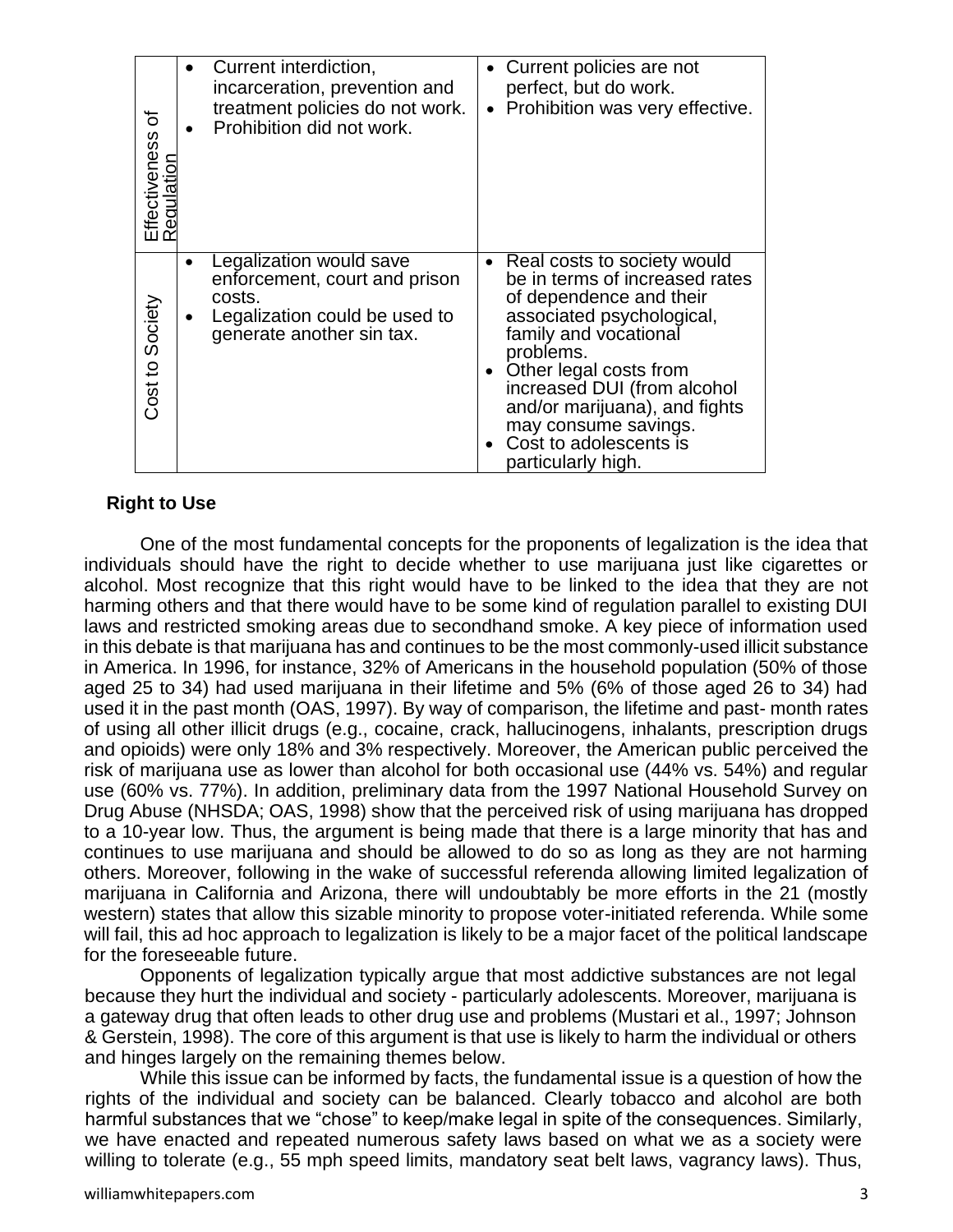we recognize that this is a "value" decision that society must make and that a large minority would like the right to do so. But unlike 60 years ago, this time we need to make a more informed and rational decision. This we have tried to do below.

#### **Alternative Uses**

Medical Use. Many of the current ballot initiatives focus less on the overall legalization of marijuana than the legalization of its use in the treatment of people with severe and/or terminal illnesses. Numerous anecdotal reports have been given suggesting that marijuana may be useful in treating nausea and/or stimulating appetite in those undergoing chemotherapy, with glaucoma, or being treated for AIDS. This movement has recently gained significant momentum from meta analyses showing that the application of marijuana's active ingredient (delta - 9 tetrahydrocannabinol or THC) does appear to be useful in treating the nausea associated with cancer chemotherapy and in stimulating appetite (Voth & Schwartz, 1997).

The argument against the medical use historically has been founded on three principals. First, other drugs that do the same things are available. Second, marijuana is a carcinogen or at least a harmful substance. Third, there has been a lack of empirical studies evaluating marijuana use. While the latter increasingly is being addressed, it is important to note that these studies have produced very mixed results. The Voth & Schwartz (1987) article cited in favor of using pure THC also noted that they did NOT find evidence that the crude form of THC found in marijuana was sufficient to help with side effects and that both pure THC and crude marijuana acted like carcinogenic substances. Moreover, reports that marijuana might also be effective in relieving the side effects of HIV / AIDS treatments and improving appetite have not always held up under more rigorous preliminary examination (Whitfield, Bechtel, & Starich, 1997).

We believe that there is sufficient anecdotal and scientific evidence to support further research on the effectiveness of marijuana in the treatment of seriously and terminally ill patients. However, evidence on marijuana's effectiveness and safety is very mixed, and problems have been reported. In particular, marijuana may cause a variety of respiratory problems and there is some evidence that it is a carcinogenic substance. While this is true of other medications for terminally or severely ill patients (e.g., azidothymidine or AZT), there are scores of examples where a rush to put substances into the market place led to significant negative consequences (e.g., amphetamine diet pills or thalidomide). The medical uses of marijuana and/or pure THC should be evaluated, but with the full set of safeguards expected of any new product (though probably under the fast track regulation given the severity of the conditions in question).

Commercial Use. The second alternative use that is often proposed is the legalization of hemp - a generic name for marijuana plants including those with such low THC levels as to have minimal illicit value. Hemp was one of the first plants cultivated by humans and has been used to make fabric and paper for over 10,000 years. It was grown by Presidents Washington and Jefferson, was a royally- and then federally-mandated crop during the  $17<sup>th</sup>$  and  $18<sup>th</sup>$  centuries and was a federally-subsidized crop in the U.S. as recently as World War II. The U.S. government, however, has not issued a permit for growing hemp in 40 years (http://thehia.org/public/hempfacts.html)

Proponents of reissuing permits or deregulating commercial hemp use (summarized here from Roulac, 1997 and http://thehia.org/public/hempfacts.html) ""assert" that hemp has many uses and one of the highest crop values per acre. Hemp seeds are one of the highest sources of essential fatty acids, complete protein (more of the digestible form than soy beans), and Bvitamins, and contain 35% dietary fiber. Its bark produces one of the longest natural soft fibers which is longer, stronger and more absorbent than cotton fiber, and also provides better insulation than cotton. It is important to note that, while almost half of the agricultural chemicals used in the U.S. are applied to cotton; hemp is asserted to grow well without herbicides, fungicides, or pesticides. If true, hemp would be a more sustainable and less polluting source of fiber for paper, would actually be more resistant to yellowing and decomposition, and is able to be recycled more often. Because of its high value per acre and many uses, hemp could be one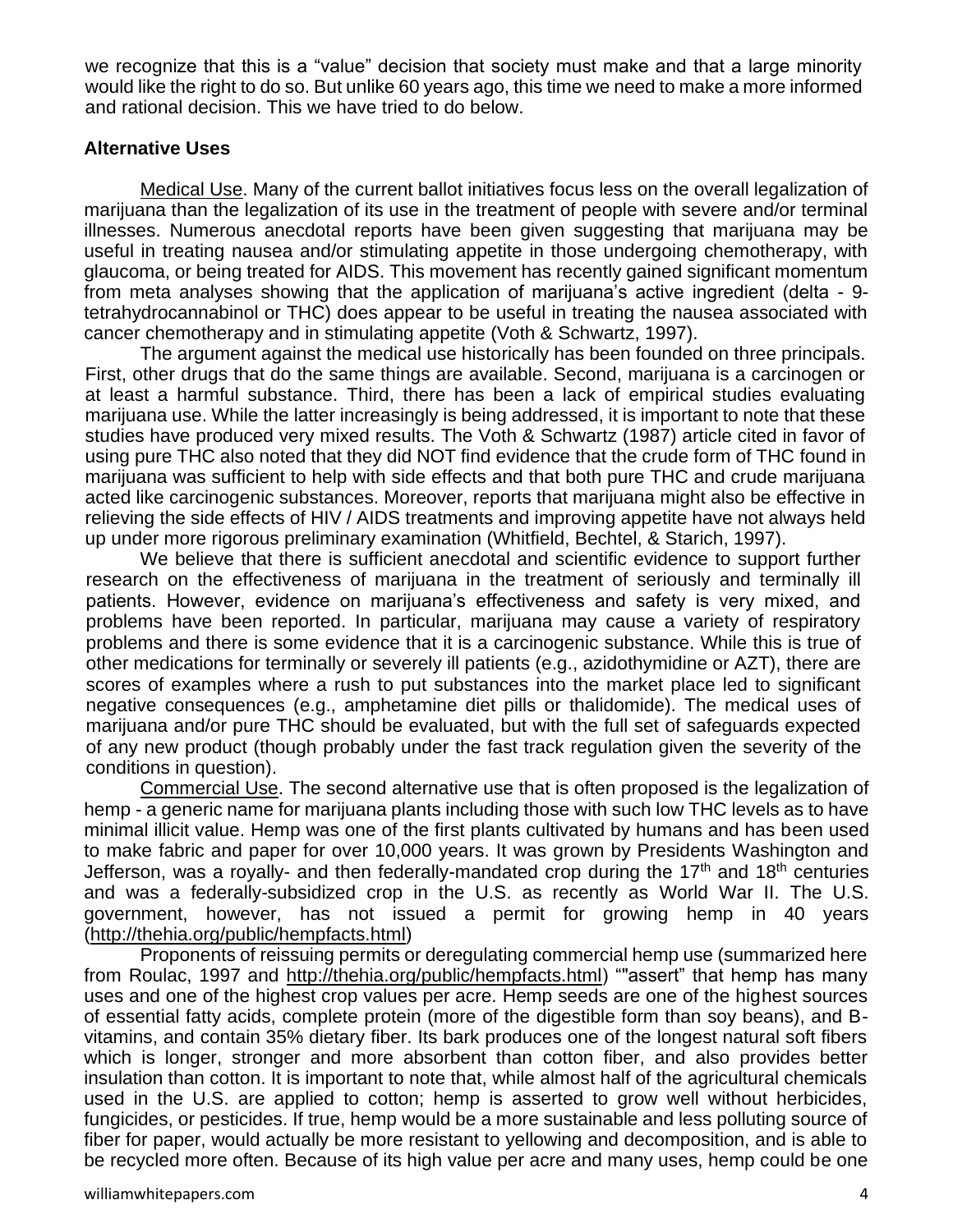of the few products that small family tobacco farmers switch to (in fact many switched to tobacco because hemp was removed from the market). The list of facts about hemp goes on and on like the ad for the hemp industry that it is.

While relatively small, commercial hemp production is on the rise and many countries have lifted previous bans in the past five years. Countries where commercial production is underway or being established include: Australia, Austria, Canada, Chile, China, Denmark, Egypt, Finland, France, Germany, Great Britain, Hungary, India, Japan, Netherlands, Poland, Portugal, Romania, Russia, Slovenia, Spain, Switzerland, Thailand, and the Ukraine (http://thehia.org/public/hempfacts.html). A major reason that production bans are being lifted is because hemp is a cash crop with one of the highest dollar value yields in agriculture: \$750- \$1,250 per acre for the fiber and another \$300 to \$487 for the seeds (www.pbmo.net/oxhemp/commo.html). It may also play an important role in efforts by the Robert Wood Johnson Foundation and several southeastern states to find alternative cash groups for small struggling family-owned tobacco farms (Reaves & Purcell, 1996). These families may be locked into tobacco farming because few other crops can pay the ~\$3600/acre gross of tobacco. Though this gross yield is much higher, the planting costs for tobacco are about \$2,000 per acre and 5 to 10 times higher than those for hemp.

The arguments against commercialization tend to focus on two issues. The first is that the world hemp market has been relatively small for the past 20 years. Some have argued that the high cost per acre might actually work to keep down the demand even if it was commercialized (Bennett, McDougal, & Roques, 1995). While the Hemp Taxation Act of 1933 did put an end to the industry, production of hemp had already fallen off to less than 200 acres in the whole U.S. in the preceding five years because it could not compete with other less expensive crops (e.g, cotton, flax, pulpwood) and/or cheap imports from overseas. When the Japanese overran the Philippines early in World War II, the U.S. military did have 146,000 acres planted (primary for marine rope), but this production died out after the war when hemp was replaced by stronger and less expensive nylon cord. Countries like Mexico that tried to keep their small hemp farmers going actually had to subsidize it (like the U.S. does with tobacco farms) because it was not commercially competitive with other products and/or hemp produced less expensively in some African or South American countries.

A second issue is that marijuana (with a high THC content) could potentially be grown under the guise of being hemp because the plants are almost indistinguishable to the naked eye. This point is not in dispute by anyone and it is relatively clear that the ulterior motive of many people wishing to reintroduce commercial hemp is, indeed, to either get a foot in the door of full legalization and/or provide cover for growing hemp that contains a meaningful level of THC. Opponents maintain that commercialization of hemp is unnecessary because of the available alternatives, and that commercialization has enormous potential to create legitimacy and/or new sources of marijuana at a time when marijuana use is already on the rise.

Like the medication debate, many of the claims about the commercial value of hemp are just that -- claims. If even partially true, hemp could indeed prove to be a valuable commodity. We have significant concerns about its true commercial viability and feel these claims may be grossly overstated. With increased production, the cost of hemp will come down unless there is an increase in demand. It is unclear from where these new markets would come without significant public or private commitments to research and development, and even with these commitments, it is still unclear if costs could be brought down sufficiently to make the products commercially viable alternatives to well-established natural and synthetic alternatives. In terms of public funds, policymakers need to weigh some of the potential advantages (e.g., a replacement crop for small tobacco farmers, a less polluting crop) against the certainty that at least some of the hemp would be diverted into plants with a higher THC level for marijuana use. We believe that agricultural researchers and companies should be allowed to further explore the properties and commercial value of hemp, but that this development needs to be monitored and any commercial production taxed at a sufficient rate to cover the costs of a testing/monitoring program to minimize diversion.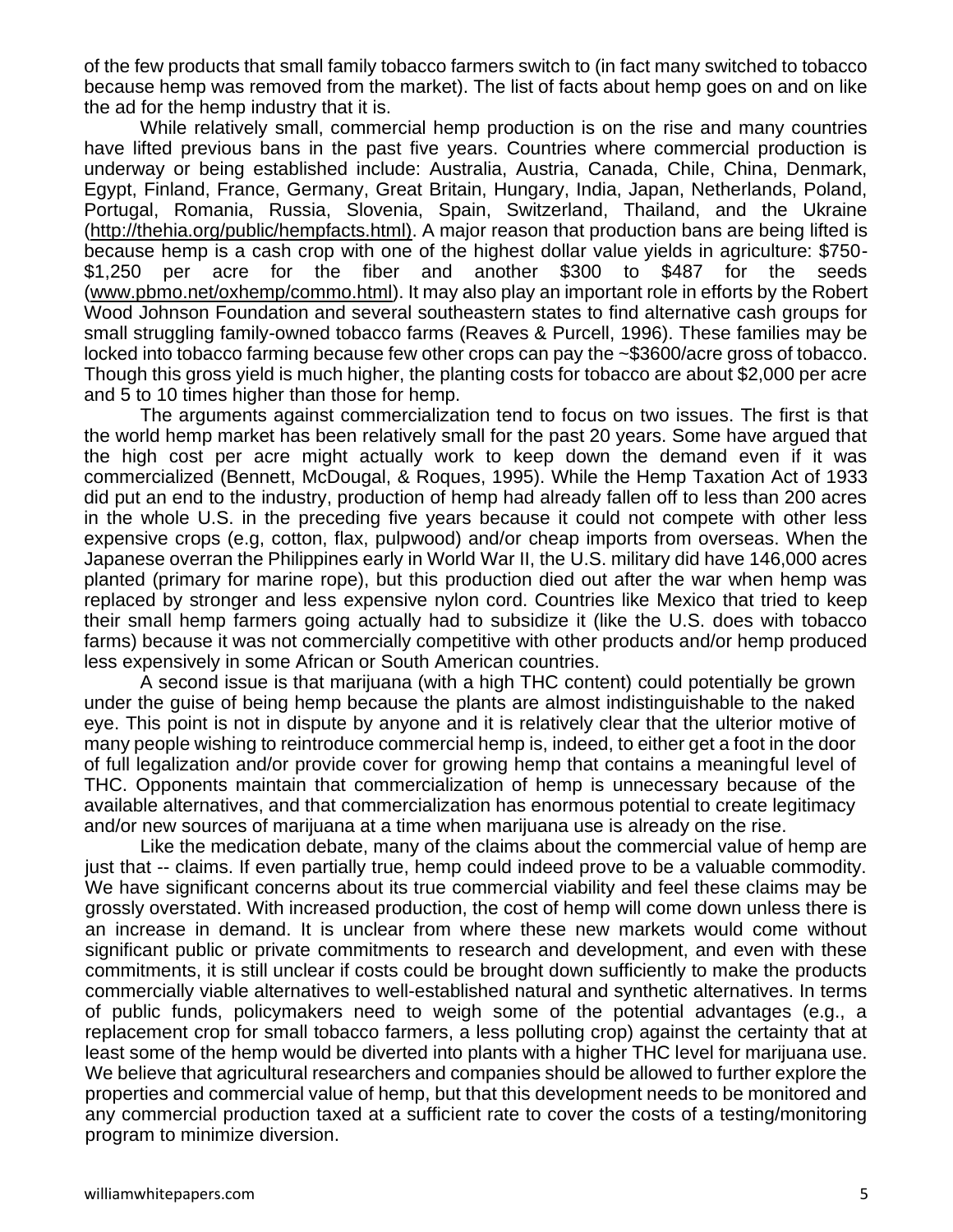#### **Consequence of Use**

Proponents of legalization often explicitly state (or imply) that a) there are no to minimal consequences of moderate marijuana use, b) the problems are no worse than those related to alcohol use, c) many of the consequences that do exist are artifacts of the current laws (e.g., possession), and d) marijuana is not a "hard drug" like cocaine or heroin because it is not associated with property crime, dependence, or health or emotional consequences. Proponents rarely offer more than anecdotal evidence and/or circular claims to support their positions; rather, they often try to argue against "Myths" or propaganda put out by the "opponents" and or the government (e.g., Zimmer & Morgan, 1997, http://www.visi.com/-gm/infocanv/myths.html).

Opponents argue that there is an extensive litany of evils that result from marijuana use and that it is a gateway to heavier drug use. While they are quick to give lists of problems they assert are caused by marijuana, they also primarily rely on anecdotal evidence or circular claims and focus on disproving the "myths" and propaganda of the opponents (vs proving their own point).

Unfortunately both sides often do a poor job of proving their own points or fairly weighing the evidence and instead simply cite their position in an ideological mantra. Complicating matters further, there is clear evidence the government did originally misrepresented the evidence it had against marijuana (Bonnie & Whitebread, 1970) and has repeatedly exaggerated problems (e.g., refer madness's marijuana will make you murder, marijuana will clog up your arteries, marijuana will give you breasts). In a day and age when marijuana use is common, such exaggerated claims are only useful for a short time before they back fire. Now the government's (and many research) statements are routinely dismissed by the proponents even when they are well ground and, conversely, some government officials seem very reluctant to critically questioning the basis the opponent's assertions.

So what do we know? Since it would be both illegal and unethical to randomly assign people to smoke marijuana, much of the evidence concerning its consequences is correlational. This said, there is substantial correlational evidence from large representative samples of an extensive array of negative consequences that vary proportionately with the frequency of use. For instance, among people who have used marijuana in the past year, 40% reported one or more symptoms of dependence (indicating a need for treatment) in the National Household Survey on Drug Use (NHSDA; OAS, 1995). Among those who used 12 or more times in a year, 60% reported one or more of these symptoms. These rates are very comparable to those associated with 12+ days during the past year of using cocaine (26% and 62%) and alcohol (22% and 68%) -- though lower than those associated with tobacco (59% and 76%) (OAS, 1997). Moreover, Table 2 uses data from the NHSDA to show that the relationship between age of onset and having one or more symptoms of dependence as an adult varies significantly by age. Relative to people who start using as adults, those who start using marijuana between the ages of 15-17 are twice as likely to report a symptom of dependence as an adult; those who start under the age of 15 are six times as likely to report one or more symptoms. Note that in both cases this is a significantly higher rate of risk among adolescents than has sparked recent debate about tobacco and alcohol use (also shown in Table 1) and are very large effects in the field of public health.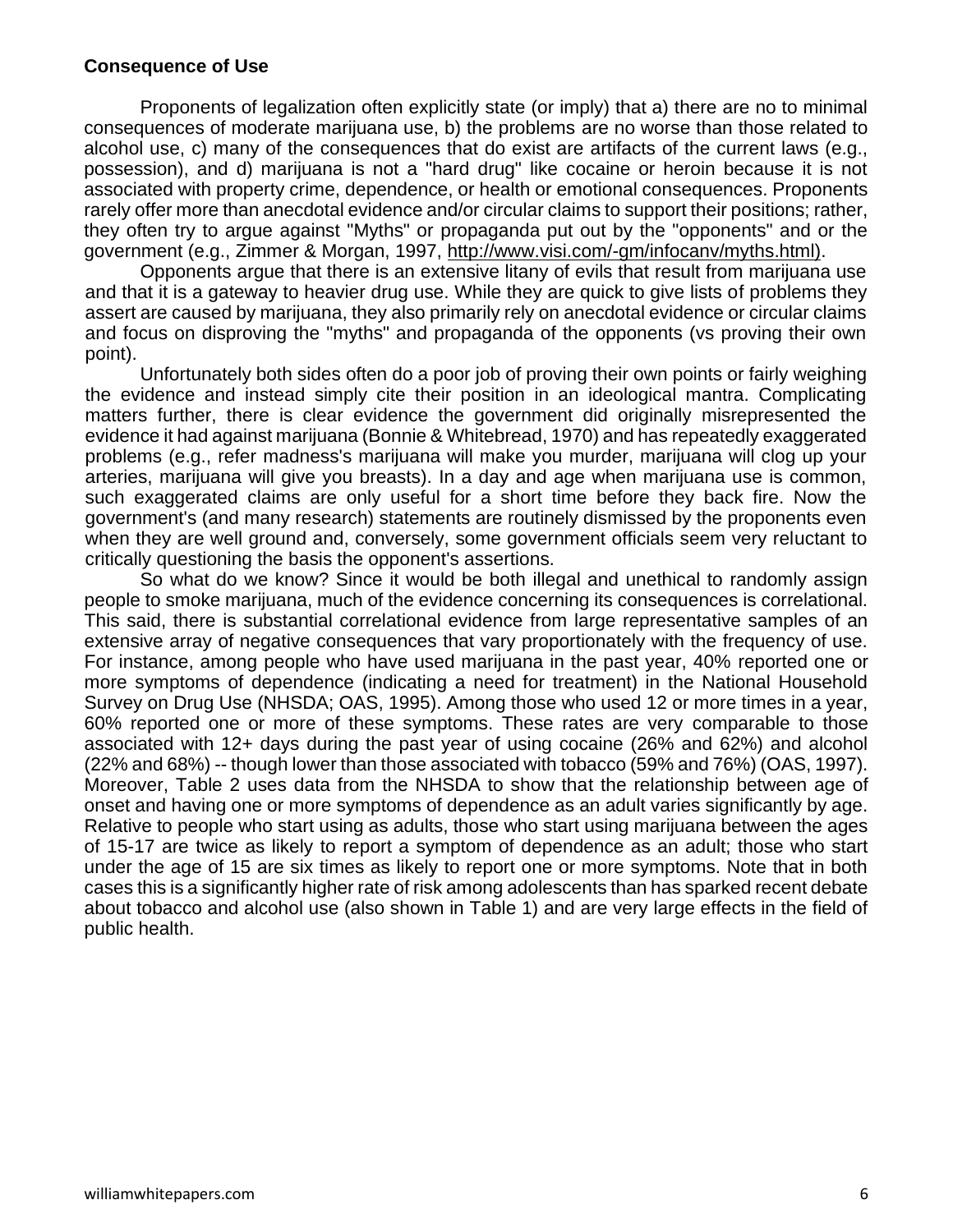| <b>Substance Used</b>             | Age of First Use of Substance (of lifetime users) * |      |           |      |          |          |  |  |
|-----------------------------------|-----------------------------------------------------|------|-----------|------|----------|----------|--|--|
|                                   | Under 15                                            |      | $15 - 17$ |      | $18+$    |          |  |  |
|                                   | $1 + Sx$                                            | Odds | $1+Sx$    | Odds | $1 + Sx$ | Odd<br>S |  |  |
| Lifetime Tobacco Users (N=10887)  | 26%                                                 | 2.00 | 20%       | 1.54 | 13%      | 1.00     |  |  |
| Lifetime Alcohol Users (N=12795)  | 27%                                                 | 3.92 | 15%       | 2.12 | 7%       | 1.00     |  |  |
| Lifetime Marijuana Users (N=5847) | 24%                                                 | 5.71 | 9%        | 2.16 | 4%       | 1.00     |  |  |

#### **Probability and Relative Risk of Having 1 or More Substance Disorder Symptoms as an Adult Based on Age of First Use**

There is also substantial evidence that marijuana use is highly correlated with a wide range of other problems. Using data from the NHSDA again, we found that 14 out of 15 adolescents who used marijuana also used alcohol. Those who used marijuana/alcohol weekly were much more likely than non-users in the past year to have had problems related to committing a crime (69 percent vs. 17 percent), attention deficit/hyperactivity/conduct disorder (57 percent vs. 4 percent), being involved in a major fight (47 percent vs. 11 percent), shoplifting (41 percent vs. 4 percent), being admitted to an emergency room (33 percent vs. 17 percent), committing a theft (33 percent vs. 4 percent), selling drugs (31 % vs. 0%), damaging property (31 percent vs. 3 percent), dropping out of school (25 percent vs. 6 percent), being arrested (23% vs. 1 %), and/or being on probation (16 percent vs. 1 percent) (McGeary, Dennis, French, & Titus, 1998). This is very much like other hard drugs and goes well beyond simple possession. Moreover, increases in problems are almost all directly proportional to the frequency of use - with low-frequency users having more problems that non-users but less than high-frequency users. Finally, marijuana is also a respiratory irritant and carcinogen, particularly when combined synergistically with tobacco use as is commonly done and delivers more than tar to the lungs cigarettes (Roth, Arora, Barsky, Kleerup, Simmons, & Tashkin, 1998; Voth & Schwartz, 1997; Van Hoozen & Cross, 1997 c.f. Sidney, et al., 1997).

Several of the supposed "myths" about marijuana use have been addressed with empirical studies, including: a) marijuana, tobacco and alcohol do appear to be one (of several) gateways to heavier drug use (Johnson & Gerstein, 1998; Mustari et al., 1997); b) marijuana causes measurable physiological, cognitive, emotional and social impairment (Lundqvist, 1995; Millsaps et al., 1994; Pope & Yurgelun-Todd, 1996; Roffman & Stephens, 1997; Solowij, 1995; Solowij et al., 1995a&b ), c) THC is fat soluble, trapped in body fat/tissues and released slowly over time (Chaing & Hawks, 1986; Leighty, Fentiman & Foltz, 1976), and d) marijuana use is now the most commonly mentioned substance among adolescents entering treatment, being seen in emergencies rooms, and/or receiving autopsies (OAS, 1995; 1997). Though there is no evidence yet of a specific toxic effect of accumulating THC in the body, it is associated with continuing physiological impairment that has been documented to persist up to six months after the last use among initially heavy users (Solowij, 1995; Solowij et al., 1995a&b). While there are some mixed findings (endemic to observational research), most research to date suggests that more frequent and/or longer marijuana use is likely to lead to dependence and a wide host of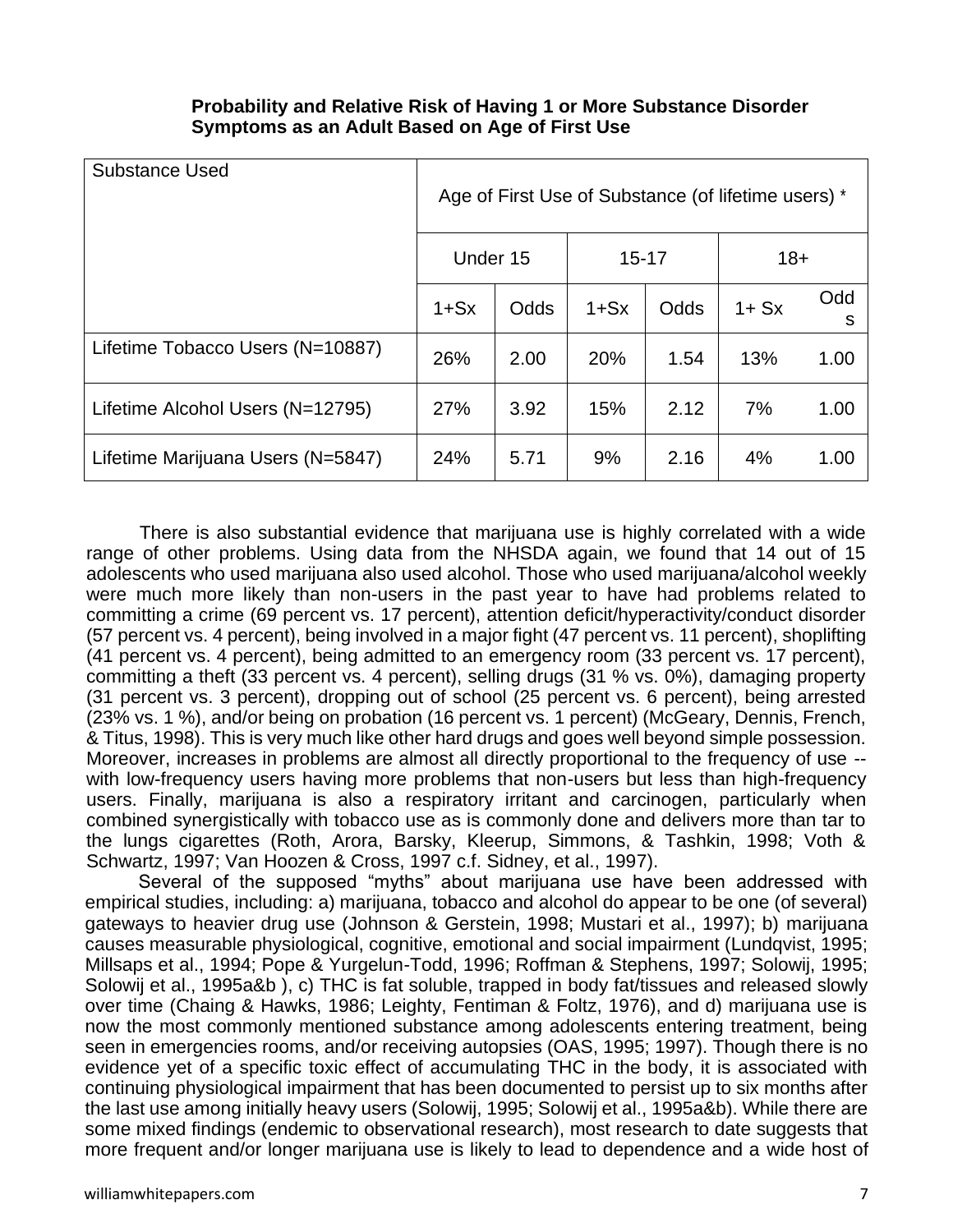major individual, family and social problems. While proponents may still prefer to legalize marijuana, they need to recognize that it is an addictive substance and that legalization is likely to lead to increased use and to exacerbate a wide range of problems. This is important because many proponents (e.g., Zimmer & Morgan, 1997; http://www.visi.com/-grp/infocanv/myths.html) continue to cling to the belief that all of the problems are little more than propaganda - willingly dismissing correlational evidence much as smokers did throughout the 1960s and 70s.

#### **Effectiveness of Regulations**

The proponents of legalization argue that the continued high use and acceptance of marijuana in spite of increased enforcement and penalties is prima facie evidence of the failure of current regulations. They frequently say that America's experiment with alcohol prohibition was an abject failure and cite data showing little or no change in the rates of alcohol use or problems in the years right before and after prohibition "ended." These proponents also focus on claims that prohibition only serves to increase corruption (e.g., Carter, 1992; Nadelmann, 1991, 1992) and these points lead many to say or predict that the other drug prohibition movements will prove to be a failure. They call either for outright deregulation or a shift back to state and local regulations that were more typical until about 60 years ago. Others note that prevalence data is predicted much less by changes in regulation than by changes in "perceived risk" (Harrison, Backenheimer & Inciardi, 1995).

Conversely, opponents of legalization will argue that the continued high use and acceptance of marijuana is prima facie evidence of the need to redouble our prevention, treatment and legal efforts to combat it. They argue that while people "chose" to repeal prohibition, it was actually very effective and cite data from the years right before and after prohibition was "introduced" to bolster their claims (Burnham, 1993; Moore, 1992a). They also acknowledge the role of "perceived risk" and/or "parental pressure" as a protective factor against use (e.g., Mustari et al., 1997).

Such counter claims are among the most perplexing in this debate since both sides are nominally citing the same data. The incidence of marijuana use today is higher than any other illegal substance and rising back toward prior records from the late 1970s (and exceeding them for 8th graders) (Dennis & McGeary, in press; OAS, 1998; http://www.isr.umich.edu/src/mtfL). The current high prevalence rates are like the proverbial glass of water filled to the middle both half empty and half full. Whether this is cause for deregulation or tighter regulation goes back to the question of where to place the balance between individual freedom and consequences to society.

Regarding the interpretation of the historical effectiveness of prohibition, we believe the problem here is two-fold. First, the proponents and opponents of regulations are looking at different periods of time. Second, we believe that both regulation and prevalence change in response to public opinion (i.e., their correlation is indirect or even spurious over short periods of time). Let's start by looking at alcohol consumption from 1710 to 1975 using per capita alcohol consumption data from Rorabaugh (1976; 1979). Alcohol use actually peaked at a mean annual consumption of 3.1 to 3.7 gallons per person between 1770-1830, fell off to 1.0 to 1.4 gallons between 1840-1900 and then rose again to 1.6 to 1.7 in the 15 years leading up to prohibition. During prohibition the rates dropped off to .6 gallons per person then went back to around 1.1 gallons after it was repealed and rose gradually again to 2.0 in 1975. Thus, the initial passage of prohibition, which coincided with massive public displeasure with the rising rates of alcohol use (as evidenced by passing the prohibition amendment itself in 2/3rds of the states) did in fact precede a large decline in alcohol use. It also proceeded major declines in the number of people seeking treatment for alcoholism and/or alcohol-induced medical disorders (Moore, 1992), as well as the demise of several major treatment organization and prevention movements (White, 1998). Conversely, in the period leading up to the repeal of prohibition, which coincided with increased public tolerance (as evidenced by the prohibition's repeal via an amendment), use and medical problems had slowly crept back up to their pre-prohibition rates and the laws were often going unenforced; consequently, there was little subsequent change when the actual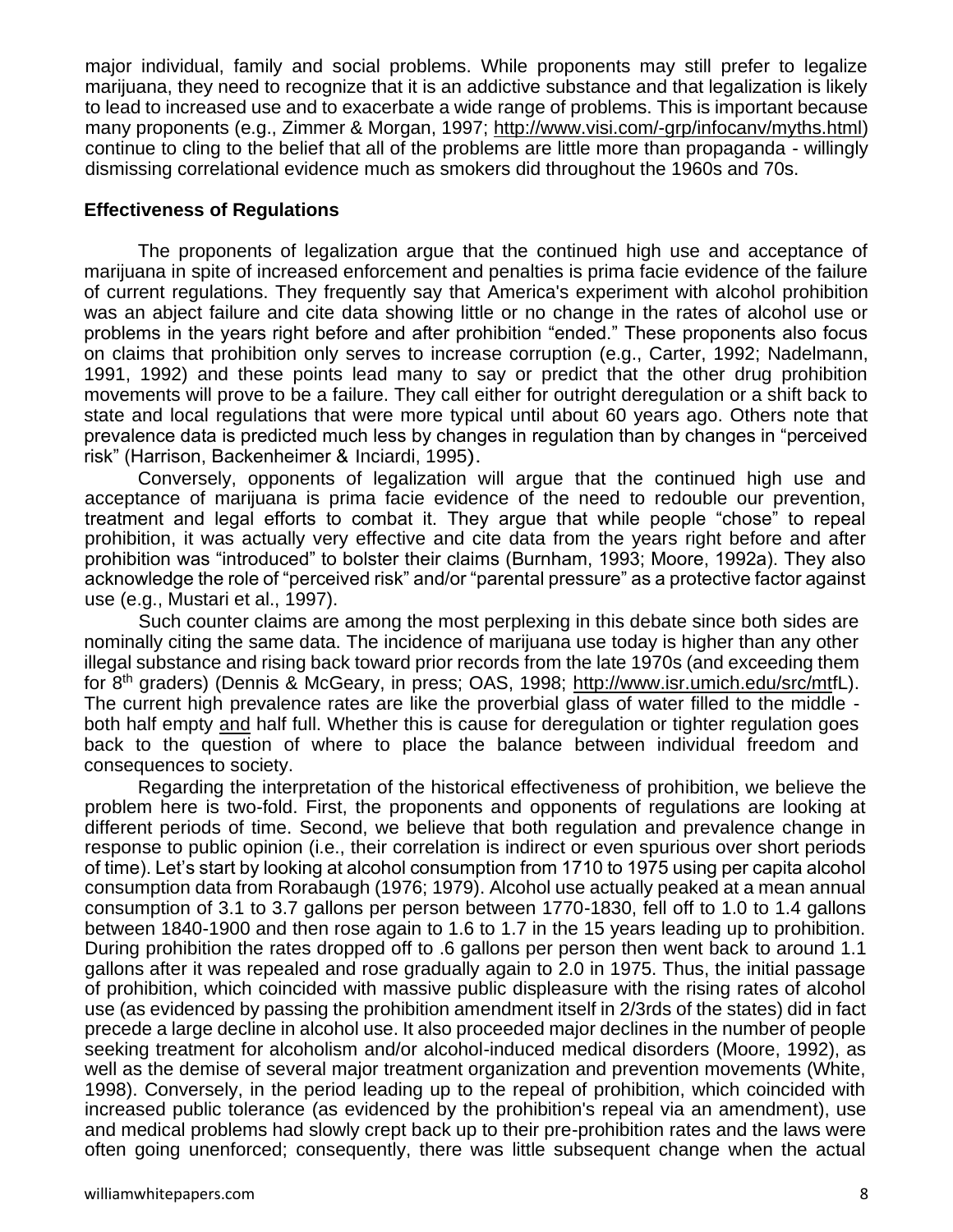amendment was nominally repealed. Thus, the problem is that both groups only look at part of the picture and ignore how regulations are only effective when they are reflections of public opinion and being enforced. Since regulation, enforcement and prevalence typically change in response to public opinion, it is important to incorporate the latter into evaluations of regulations (e.g., looking back over longer periods of time, checking trends in public opinion, looking at the degree to which penalties or regulations are being enforced before they are "nominally" added/removed).

This three-way relationship between public opinion, legislation and use can also be seen in reviews specific to marijuana (e.g., Harrison, Backenheimer, & Inciardi, 1995; Inciardi, 1991). The initial rise in marijuana use began in the 1950s and 1960s and peaked between 1969 and 1972. During the latter period, marijuana was nominally put on the same schedule of drugs as heroin and LSD (Controlled Substances Act of 1970) but at the same time 42 states reduced penalties for marijuana possession and it was clearly part of the popular culture of the time. The second peak of use in the late 1970s followed a five-year period during which 11 states decriminalized possession of small amounts of marijuana for personal use and the Carter Administration was seriously discussing legalizing marijuana. This was followed by a barrage of anti drug laws and prevention campaigns and decreasing use in the 1980s. Extending this analysis into the 1990s, we are currently experiencing 12 year record prevalence rates and record incidence rates among 8<sup>th</sup> graders (http://www.isr.umich.edu/src/mtf/). Moreover, this coincides with decade long trend in which the general public is viewing marijuana as less and less harmful (OAS, 1998) and several states are again looking at decriminalizing some uses of marijuana.

#### **Cost to Society**

Proponents of legalization will typically argue that it would literally save the \$3-10 billion dollars currently spent on interdiction, enforcement, court and prison costs and that legalization could be used to generate another sin tax that could serve to both regulate consumption and cover the additional costs of treatment (e.g., Friedman & Friedman, 1984; Nadelmann, 1991, 1992). Others focus on the role of drug prohibition in increasing violence, street crime, corruption, and generally supporting the underworld's illegal activity (e.g., Carter, 1992; Schwartz, 1987). Some also argue that the current widespread use of unregulated marijuana actually poses a heath threat because there are effectively no limits on concentration, additives or even the presence of pesticides. Finally, the cost to society of marijuana use is often compared with the much larger costs to society of alcohol and tobacco.

Opponents of legalization will generally concede that the cost of drug prohibition are great but argue that the costs of legalization are likely to be even greater (e.g, Bennet, 1992; Inciardi & McBride, 1991; Moore, 1992b; Wilson, 1992). They point out that during the period after the (re )legalization of alcohol in the U.S. and during the period of legalized heroin prescriptions in the United Kingdom, use of these substance did generally increase over a period of several years (note that analyses showing no effect are typically limited to short periods of time). Opponents say that like most products in the world, the demand for marijuana is likely to be elastic and increase if the cost decreases. (Note that if the taxes on it were set so high to hold the price constant, this would create a new black market and negate any gains from legalization). Further evidence of this phenomenon can be seen in the crack epidemic of the 1980s and early 1990s that was spurred on by costs as low as \$5 per rock. Comparisons of the current cost to society of marijuana and alcohol are misleading since the former is currently illegal and the latter legal. This said, it is important to note that the estimated cost to society of alcohol abuse in 1990 was already several times higher that the criminal justice costs at \$98.6 billion (Rice, 1993) and is now presumed to be even higher in 1998 dollars (National Advisory Council on Alcohol Abuse and Alcoholism Subcommittee on Health Services Research, 1998). Finally, the cost of adolescent alcohol use is particularly high as it comes at a critical time of development and is associated with a higher likelihood of ongoing problems as an adult (Dennis et al., 1998).

Some of the issues raised by proponents are legitimate as drug prohibition does costs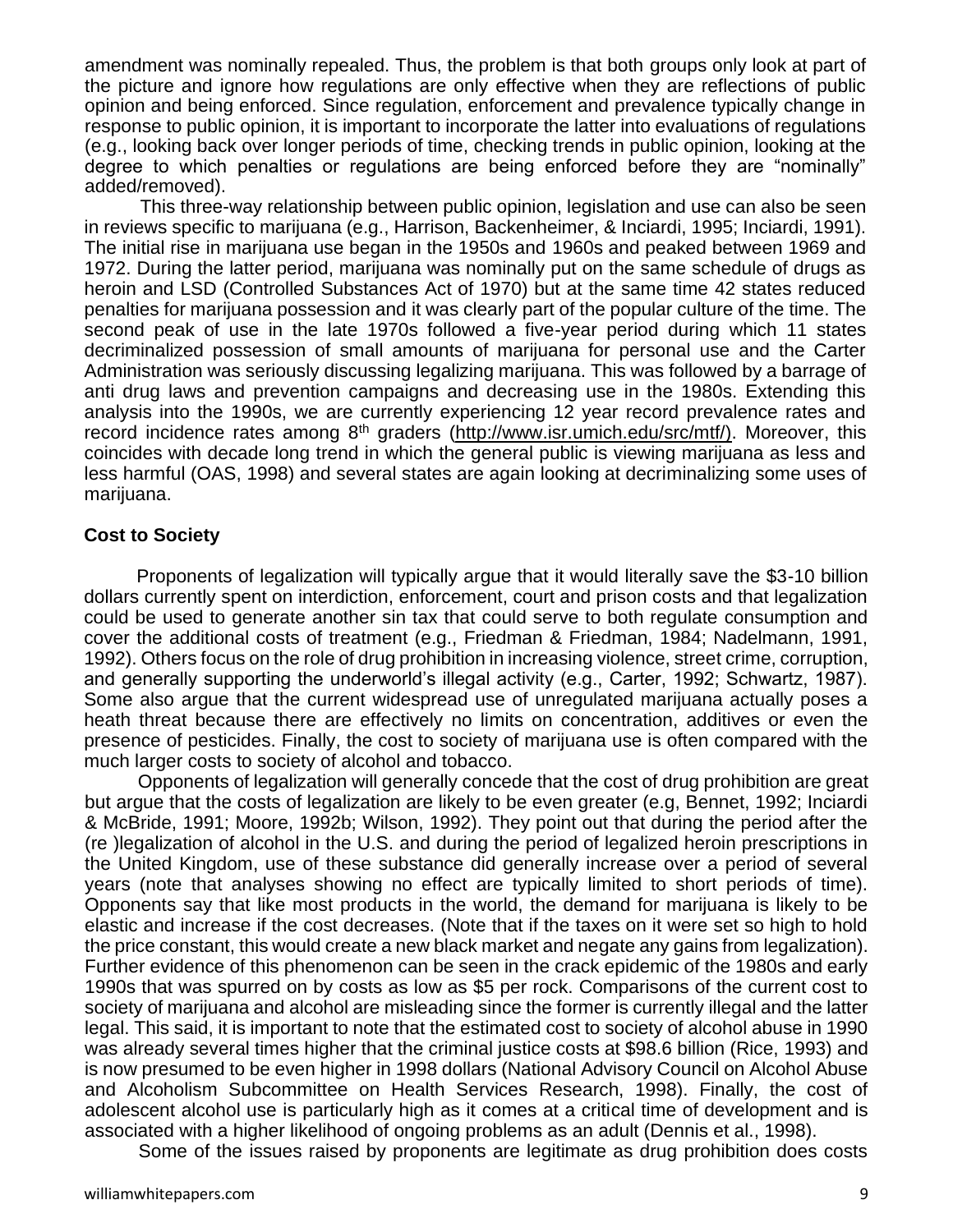billions of dollars each year, particularly as a result of state and federal drug laws that have resulted in record high drug-related arrests, court cases, and prison sentences (lnciardi, McBride, & Rivers, 1996). We can and probably should debate the relative merits of different allocations of these funds and look at their impact on the limited resources of our criminal justice system. However, these costs would not simply go away as a result of legalization for several reasons. First, there will be new regulatory costs to address the issues of quality and dosage as well as the likely prevention of underage use. Second, while many people are in drug court for charges related to marijuana use (31 %), the next most common substance related to the charges is actually "misuse" (e.g., DUI, fighting) of alcohol (27%). Even if marijuana was legalized, it would probably still result in many criminal justices costs because a) we are likely to pass laws holding people responsible for misusing it (e.g., DUI laws) and b) the correlation between increasing marijuana use and increasing alcohol use, fighting, behavior problems and a variety of illegal activities discussed above. Compounding matters further, we believe that it is naive to think that full legalization of marijuana (or even just decriminalization) would not lead to increased use. Additionally, general assumptions that marijuana has few direct health consequences needs to be reevaluated in light of the correlation between increased use, lung problems, attention problems, emergency room admissions and treatment admissions. While marijuana is not likely to result in an over dose, it is increasingly showing up in autopsies (particularly among adolescents) and is likely to be indirectly related to death (e.g., driving under the influence). Recent analyses we have done of the NHSDA data show that those reporting one or more symptoms of marijuana dependence are less likely to be working and, those who are working, work fewer hours (Bray, Zarkin, Dennis, & French, 1998). Thus, we believe that legalization may reduce some but not all criminal justice costs associated with marijuana use and that it is likely to dramatically increase other costs associated with health care and lost productivity.

#### **Reprise, Implications and Recommendations**

In reviewing the marijuana legalization debate we have concluded that whether or not marijuana should be legal is fundamentally a "choice" that needs to be made between individual liberty and societal costs -- and that this should be an "informed" choice. While many Americans have some first-hand experience with marijuana, there is a significant amount of confusion about its use, consequences and cost to society. Proponents and opponents of legalization make blanket statements that simply cannot both be true and in many cases even cite nominally the same data to support opposite conclusions. In our search for a middle ground we have tried to fairly review both sides and concluded that:

- There is sufficient anecdotal and scientific evidence to support further research on the effectiveness of marijuana in the treatment of seriously- and terminally-ill patients; however, we also believe that it is not a wonder drug/panacea, has significant potential to do harm and should be evaluated within the framework of existing guidelines for new drugs.
- If the claims about hemp's agricultural properties prove to be true, it may be an important crop, but there are major unanswered questions about these properties and the crops' commercial viability relative to alternative crops and synthetic products; while we believe that agricultural researchers and businesses should be allowed to explore these issues, any commercialization program should include a user fee to cover the cost of a THC monitoring protocol to prevent the likely diversion problem it will create.
- There is substantial correlational evidence that the increasing rate of marijuana use is associated with increasing rates of marijuana dependence, other drug use, behavior problems, cognitive problems, health problems and illegal activities (including those other than possession and dealing); Moreover, these problems are significantly worse for adolescents than adults; any discussion of legalization needs to address these issues and should continue exclusions for adolescent use.
- Regulations to control marijuana, alcohol and other drug use have primarily been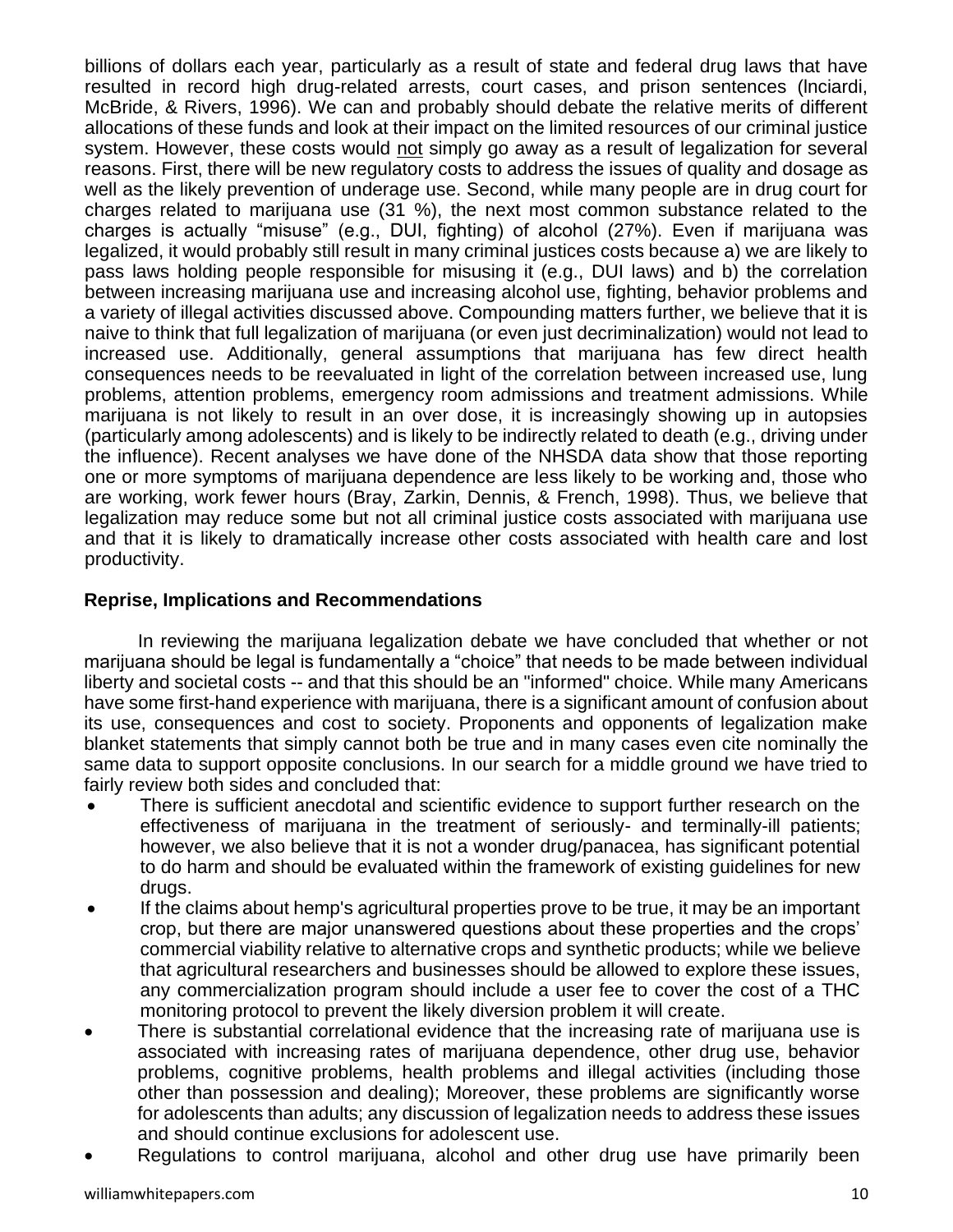effective when they are reflections of public sentiment and enforced; looking over longer time periods and taking into account public sentiment and both federal and local regulation, we believe that regulations have reduced substance use but have not generally eliminated it.

The current prohibition of marijuana is expensive, but legalization would not eliminate many of these costs and would increase other cost associated with misuse (e.g., DUI), substance abuse treatment, mental health treatment, health treatment, and result in a loss of workplace productivity; fundamentally we also believe legalization would increase demand and the number of active users.

Both sides have some valid point but also need to recognize some problems in their own argument and approach.

We believe that proponents will continue to argue for decriminalization and legalization of some or all uses of marijuana, but they need to recognize that it does indeed have negative consequences and will probably increase costs to society not reduce them. A serious effort in this vein needs to surpass libertarian issues and address practical questions about dose, quality, regulation, misuse legislation, etc. (See other chapters of this volume). Proponents must also recognize that large numbers of people are already dependent on marijuana and need treatment. Unfortunately, there are no major self-help groups (e.g., AA, CA, NA) or treatment modalities that focus on marijuana use and little research on the effectiveness of current approaches for other drugs apply to this more general population (Roffman & Stephens, 1997)

Opponents of legalization must come to terms with the fact that many of their past claims have indeed been exaggerated. While this might have worked in the 1930s when few people were familiar with marijuana, today the material that was used then is now viewed as "satire" by a more educated public (e.g., the movie Reefer Madness). Opponents also need to move away from general statements (e.g., just say no) or exaggerated claims and focus on the true consequences of marijuana use, much as is done with alcohol and tobacco. General prevention efforst would also be wise to shift from their narrow focus on harder drugs (e.g, heroin, cocaine, crack) that are rarely used, to marijuana -- which is used by more than twice as many people as all the other illegal drugs combined.

According to the most recent national survey (OAS, 1998), by 1997 marijuana had been used one or more times by 33% of Americans over the age of 12 (~71.1 million people) with significant variation by age: 12% of those aged 12-15, 33% of those aged 16-17, 41 % of those aged 18-25, 48% of those aged 26 to 34, and 39% of those 35 or older. Moreover, about one out of seven of these lifetime marijuana users (-11.1 million people) have used marijuana in the past month, with virtually all of these past month marijuana users also using alcohol and onethird using other illegal drugs. In spite of the evidence reviewed above, people are increasingly viewing marijuana as less and less harmful. If they are to make an informed choice the debate must move away from its current ideological basis and do a more fearless appraisal of the actual evidence.

Both sides also need to be careful to look separate at the issues related to adolescent use and even the consequences of their debate. This is the third major period in which our nation has debated decriminalization and/or legalization: each time this has been associated with increased use and decreasing ages of first use. Parental ambivalence about marijuana use (common among baby boomers who feel hypocritical since they used) is statistically the equivalent of telling kids to "go for it." Unfortunately, the consequences and cost of adolescent initiation (particularly among those under age 15) is significantly higher than it was for their parents (who did not generally start it until they were adults). Both policy makers and researchers also need to recognize the almost complete co-occurrence of alcohol use (and to a lesser extent tobacco use) among marijuana users. The effect of these two or three substances taken together may be very different than studies of just one of them taken alone and needs to be studied.

#### **Conclusion**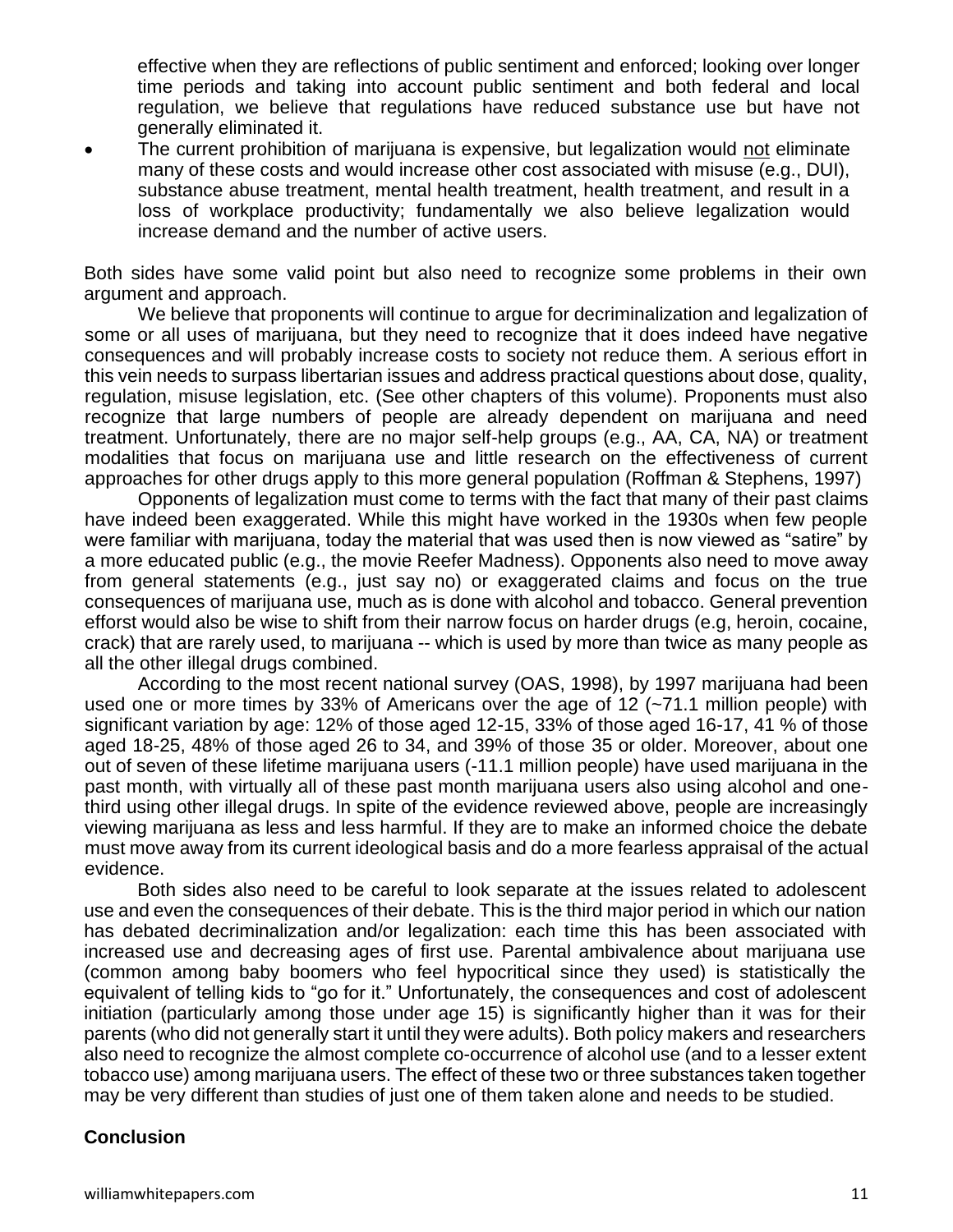Robin Room (1978) has argued that social policies toward intractable problems -- and the ownership of intractable problems that flow from these policies -- are inherently unstable. That instability derives from an ever-changing status quo that everyone associated with the intractable problem finds unacceptable. This clearly describes the current debate over marijuana legalization. Marijuana is neither a wonder drug nor the root of all evil. It is widely used, has some viable uses, has some negative consequences and will have substantial costs to society whether it is legalized or not. As we move toward a period of local variation in regulations, the single most important thing we need to do is adopt what the late Donald Campbell (1969) referred to as "an experimental approach to social reform." This means that while strategies for problem resolution may vary in response to rigorous evaluations that determine precisely which policies and programs do and do not ameliorate the problem, a commitment to the seriousness of a particular problem must be unwavering. We suggest that the exploration of any alterations in drug control policy be based on the following foundation.

- The strategy option must be explicitly and meticulously defined, with particular focus on both the goals to which the policy is directed and the means by which those goals will be achieved. Its consideration must be weighed not in the abstract but in the details.
- Establish credible baseline data regarding cannabis use and personal and social consequences of cannabis use prior to policy implementation that will make it possible to measure changes that accrue from various policies and policy enforcement variations.
- Prior to its implementation, identify and measure those variables that could influence (confound) the outcome of the policy experiment.
- Implement systems of evaluation prior to policy implementation. We need to clearly define: "How will we know if this policy is or is not working? What measures will be used to evaluate the success or failure of the intervention?" Every effort should be made to protect data collection and evaluation from corruption by those whose personal or institutional interests are served or threatened by the policy.

As the dialogue regarding the need for any policy changes and the needed direction of those changes moves from narrow academic and policy circles to the mainstream citizenry (via referendum and increasing public attention), there is a growing need for more objective analysis of the facts. While government has a major role to play in this process, it also needs to recognize that its credibility has been compromised with many and needs to consider working with other arbitrators to facilitate a broader discussion (e.g., Robert Wood Johnson, 1998).

We believe that the general citizenry would be willing to tolerate legalization, if it perceived marijuana as something that only had direct effects on an individual, but would not be willing to tolerate it if it had direct effects on other individuals in terms of use (e.g., secondhand smoke) or misuse (e.g., DUI). Most people are willing to endorse medical or commercial research and we recommend this as long as it is well designed and controlled. But the willingness to fully legalize marijuana is likely to be significantly hampered by the growing body of evidence that it does have consequences for the individual (e.g, dependence, cognitive impairment, dropping out of school, emergency room admissions, other drug use), consequences for others (e.g., behavior problems, fighting, theft), and that while some criminal justice costs might go down, some will not and other costs to society are likely to rise (e.g., substance abuse treatment, health care, lost productivity). We, therefore, do not recommend that actual marijuana use be legalized until these issues are better understood and that active steps be taken to try to reverse the current tide of adolescent marijuana use. On the other hand, we do not believe that the punishment for using marijuana should be worse than its consequences. In the hysteria over cocaine, possession of ounce could lead to jail terms worse than for rape or murder. This is out of proportion and not very constructive for the several million people who already are addicted to marijuana. There needs to be balance here as well.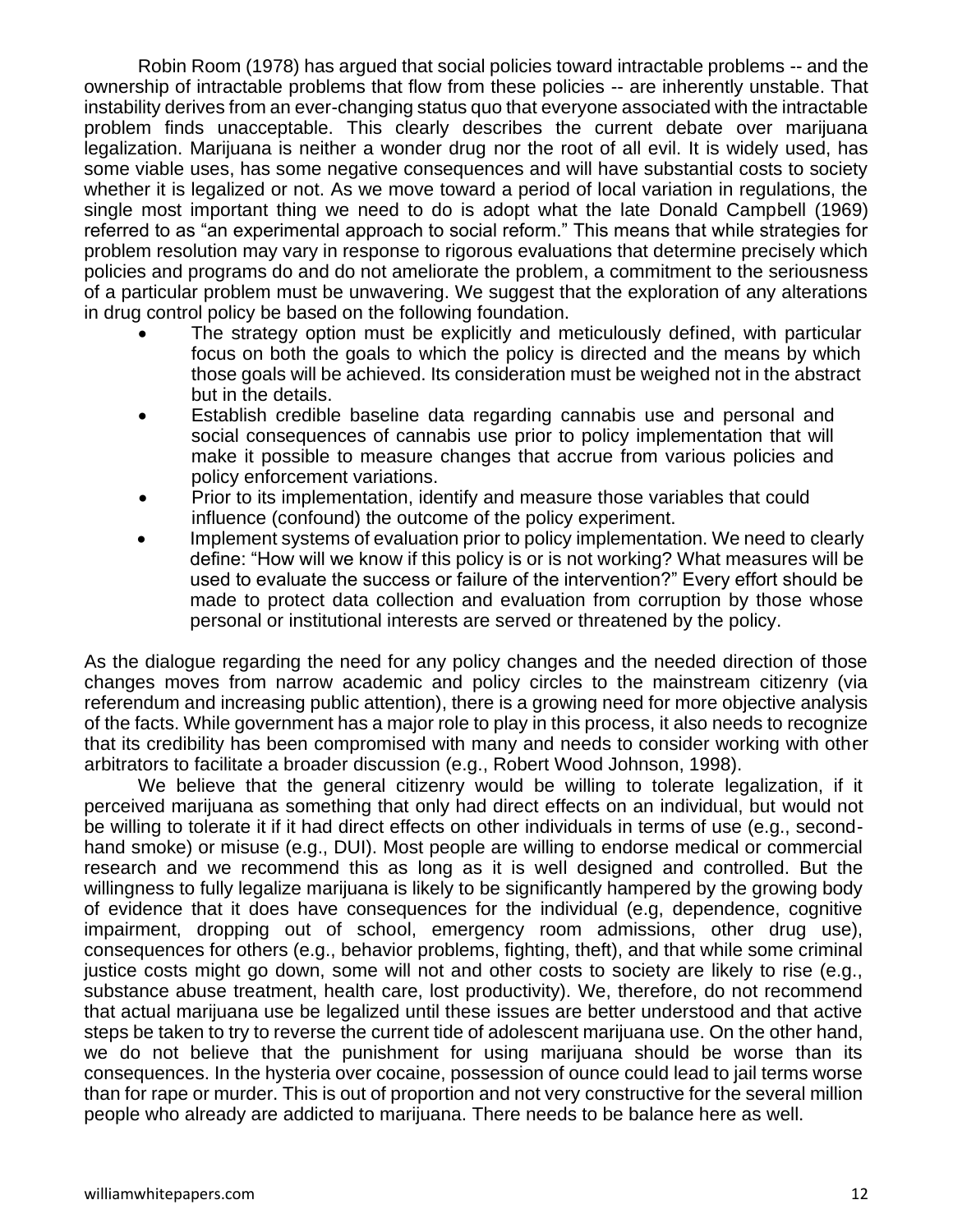**Author's Note**: The authors would like to acknowledge funding from the Center for Substance Abuse Treatment Coordinating Center Grant (l UR4 TI11320-01), as well, the useful comments they have received from Peter Bergstrom, Randy Webber, and an anonymous reviewer, as well as, assistance they have received in preparing this manuscript from Joan Unsicker and Joyce Thomas and Amelia Goembel. The opinions expressed in this chapter are solely those of the authors and do not reflect official positions of the government.

#### **References**

- Bennet, W. J. (1992). A response to Milton Friedman. In R.L. Evans & I.M. Berent (Eds), Drug legalization: For and against (pp. 53-56). La Salle, IL: Open Court.
- Bennett, S.S., McDougal, J., & Roques, W. (1995). Hemp. Elmhurst, IL: Drug Watch International.
- Benjamin, D. & Miller, K. (1991). Undoing Drugs: Beyond Legalization. New York, NY: Basic Books.
- Bonnie, R.J. & Whitebread, C.H. (1970). The forbidden fruit and the tree of knowledge: An inquiry into the legal history of American marijuana prohibition. Virginia Law Review.
- Bray, J., Zarkin, G.A., Dennis, M.L., & French, M. T. (1998) Symptoms of dependence, multiple substance use, and labor market outcomes. (Paper under review). Research Triangle Park, NC: Research Triangle Institute.
- Burnham, J. (1993). Bad habits: Drinking, smoking, taking drugs, gambling, sexual misbehavior and wearing in American History. New York: University Press.
- Carter, H. (1992). We're losing the drug war because prohibition never works. In R.L. Evans & I.M. Berent (Eds), Drug legalization: For and against (pp. 91-94). La Salle, IL: Open Court.
- Chiang, C.N. & Hawks, R.L. (1987). Implications of drug levels in body fluids: Basic concepts.

In R. L. Hawks & C. N. Chaing (Eds.), Urine Testing for Drug Abuse, NIDA Research Monograph, 73, (pp. 62-83). Rockville, MD: NIDA.

- Dennis, M.L., McGeary, K.A., French, M.T., & Hamilton, N. (1998). The Need for More Adolescent Treatment and Treatment Research. Bloomington, IL: Chestnut Health Systems (Manuscript being submitted for publication).
- Dennis, M.L. & McGeary, K.A. (in press). Adolescent alcohol and marijuana treatment: Kids need it now. TIE Communique. Rockville, MD: Center for Substance Abuse Treatment.

Friedman, M. & Friedman, R. (1984). Tyranny of the status quo. San Diego: Harcourt Brace

Jovanovich. Harrison, L.D., Backenheimer, M. & Inciardi, J.A. (1995). Cannabis Use in the United States: Implications for Policy. Newark, DE: Center for Drug and Alcohol Studies, Subsettle University and Office of Delaware. <http://www.frw.uva.nllcedro/library/Drugs16/usa.html> .

- Inciardi, JA. (Ed.). (1991). The drug legalization debate. Newbury Park, CA: Sage Publications.
- Inciardi, J.A. & McBride, D.C. (1991). The case against legalization. In J.A. Inciardi (Ed), The drug legalization debate (pp 45-79). Newbury Park, CA: Sage Publications.
- Inciardi, J.A., McBride, D.C. & Rivers, J.E. (1996). Drug control and the courts. Newbury Park, CA: Sage Publications.
- Institute for Social Research. (1998). Monitoring the Future Study. Ann Arbor, MI: University of Michigan.<http://www.isr.umich.edu/src/mtf/>
- Johnson, R.A., & Gerstein, D.R. (1998). Initiation of use of alcohol, cigarettes, marijuana, cocaine, and other substances in US birth cohorts since 1919. American Journal of Public Health, 88(1),27-33.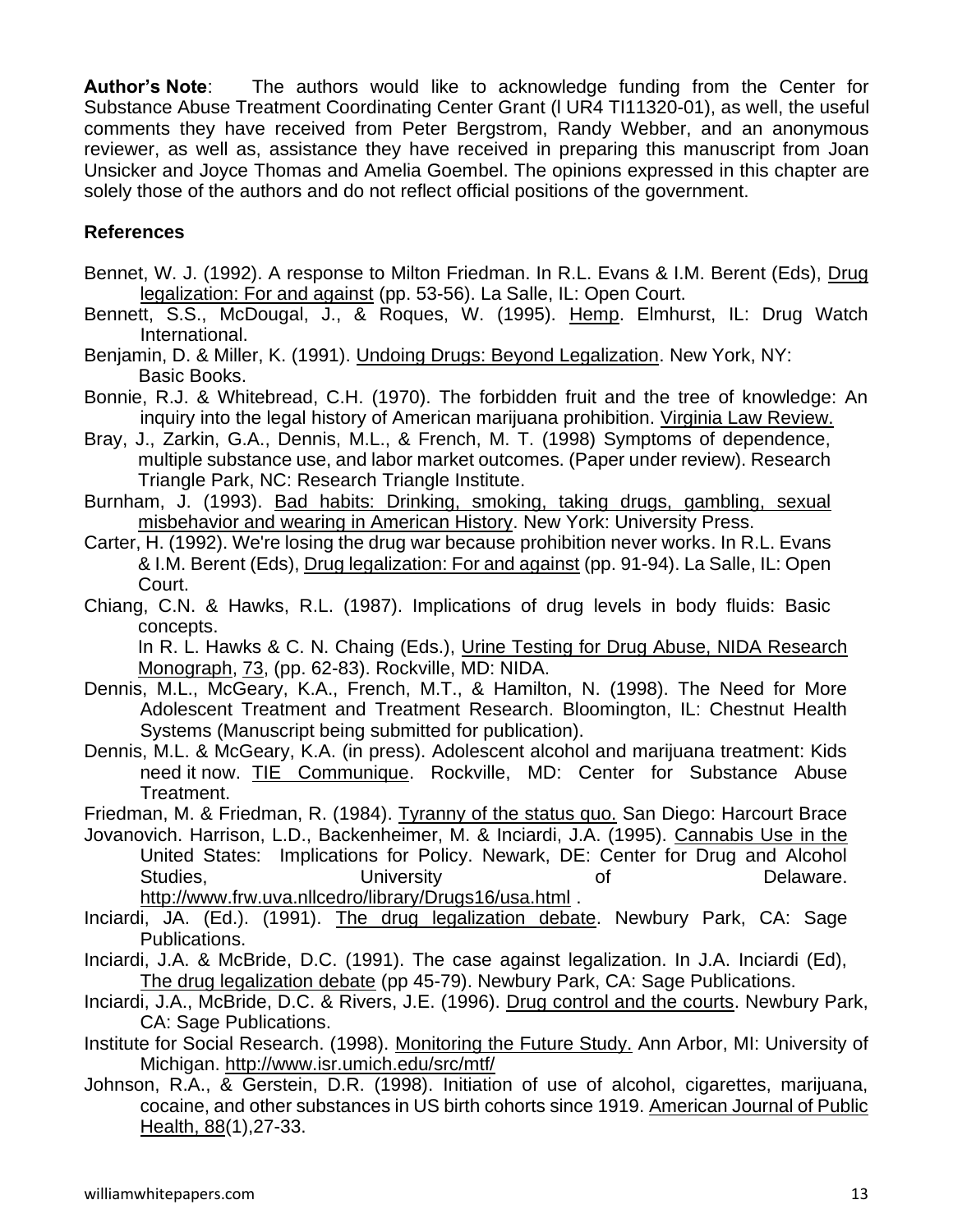- Leighty, E.G., Fentiman, A.F., & Foltz, R.L. (1976). Long-retained metabolites of -9- and -8 tetrahydrocannabinol identified as novel fatty acid conjugates. Research Communications in Chemical Pathology and Pharmacology, 14, 13-28.
- Lundqvist, T. (1995). Cannabis use in a drug and alcohol clinic population. Drug & Alcohol Dependence. 39(1), 29-32.
- McGeary, K.A, Dennis, M.L., French, M.T., & Titus, J.C. (1998). National estimates of marijuana and alcohol use among adolescents: Overlap in use and related
- consequences. Miami, FL: University of Miami (Manuscript being submitted for publication). Millsaps, C.L., Azrin, R.L., & Mittenberg, W. (1994). Neuropsychological effects of chronic cannabis use on the memory and intelligence of adolescents. Journal of Child and Adolescent Substance Abuse. 3, 47-55.
- Moore, M. (1992a). Actually, prohibition was a success. In R. Evans & I. Berent (Eds.), Drug legalization: For and against. Lasalle, IL: Open Court.
- Moore, (1992b). Drugs: Getting a fix on the problem and the solution,. In R.L. Evans& I.M. Berent (Eds.), Drug legalization: For and against (pp 123-156). La Salle, IL: Open Court.
- Mustari, E., Markwood, A, Dennis, M., & Godley, M. (1996). Patterns of drug use and consequences among Illinois students. Bloomington, IL: Lighthouse Institute.
- Nadelmann, E.A (1991). The case for legalization. In R.L. Evans & I.M. Berent (Eds), Drug legalization: For and against (pp 19-26). La Salle, IL: Open Court.
- Nadelmann, E.A., (1992). The case for legalization. In J.A, Inciardi, lA, (Ed.), The drug legalization debate (pp 17-44). Newbury Park, CA: Sage Publications.
- National Advisory Council on Alcohol Abuse and Alcoholism Subcommittee on Health Services Research ([AGeller, N.L. Day, S.C. Crane, AS. Hersh, H.Holder, W. Manning, J.M. Mayas, R.M. Morse, M.A. Schuckit, D. Steinwachs, R.T. Suchinsky, S. Wallack.]. (1998). Improving the delivery of alcohol treatment and prevention services. A national plan for alcohol health services research. Rockville, MD: National Institute on Alcohol Abuse and Alcoholism.
- Oxford Hemp Exchange (1998). Agronomic data. Available: [www.pbmo.net/oxhemp/commo.html.](http://www.pbmo.net/oxhemp/commo.html.)
- Office of Applied Studies. (1995). National Household Survey on Drug Abuse. Rockville, MD: Substance Abuse and Mental Health Services Administration.
- Office of Applied Studies. (1995). Drug abuse warning network. Annual medical examiner data 1995, (Series D-l, prepared by CSR Inc). Rockville, MD: Substance Abuse and Mental Health Services Administration.
- Office of Applied Studies. (1997). National admissions to substance abuse treatment services. The treatment episode data set (TEDS) 1992-1995, (Advanced Report No. 12, prepared by B. Ray, R. Thoreson, L. Henderson, & M. Toce). Rockville, MD: Substance Abuse and Mental Health Services Administration.
- Office of Applied Studies. (1997). Main Findings from the 1996 National Household Survey on Drug Abuse. Rockville, MD: Substance Abuse and Mental Health Services Administration.
- Office of Applied Studies. (1998). Preliminary results from the 1997 National Household Survey on Drug Abuse. Rockville, MD: Substance Abuse and Mental Health Services Administration.

Pope, H.G. & Yurelun-Todd, D. (1996). The residual cognitive effects of heavy marijuana use in college students. Journal ofthe American Medical Association, 275(7), 521-527.

- Reaves, D.W. & Purcell, W. (1996). Beyond the Controversy: What Happens to the Tobacco Producers? Virginia's Rural Economic Analysis Program. Available: <http://www.reap.vt.edu/reap/iss-tob.htm> .
- Rice, D.P. (1993). The economic cost of alcohol abuse and alcohol dependence: 1990. Alcohol Health and Research World,11( 1), 10-11.